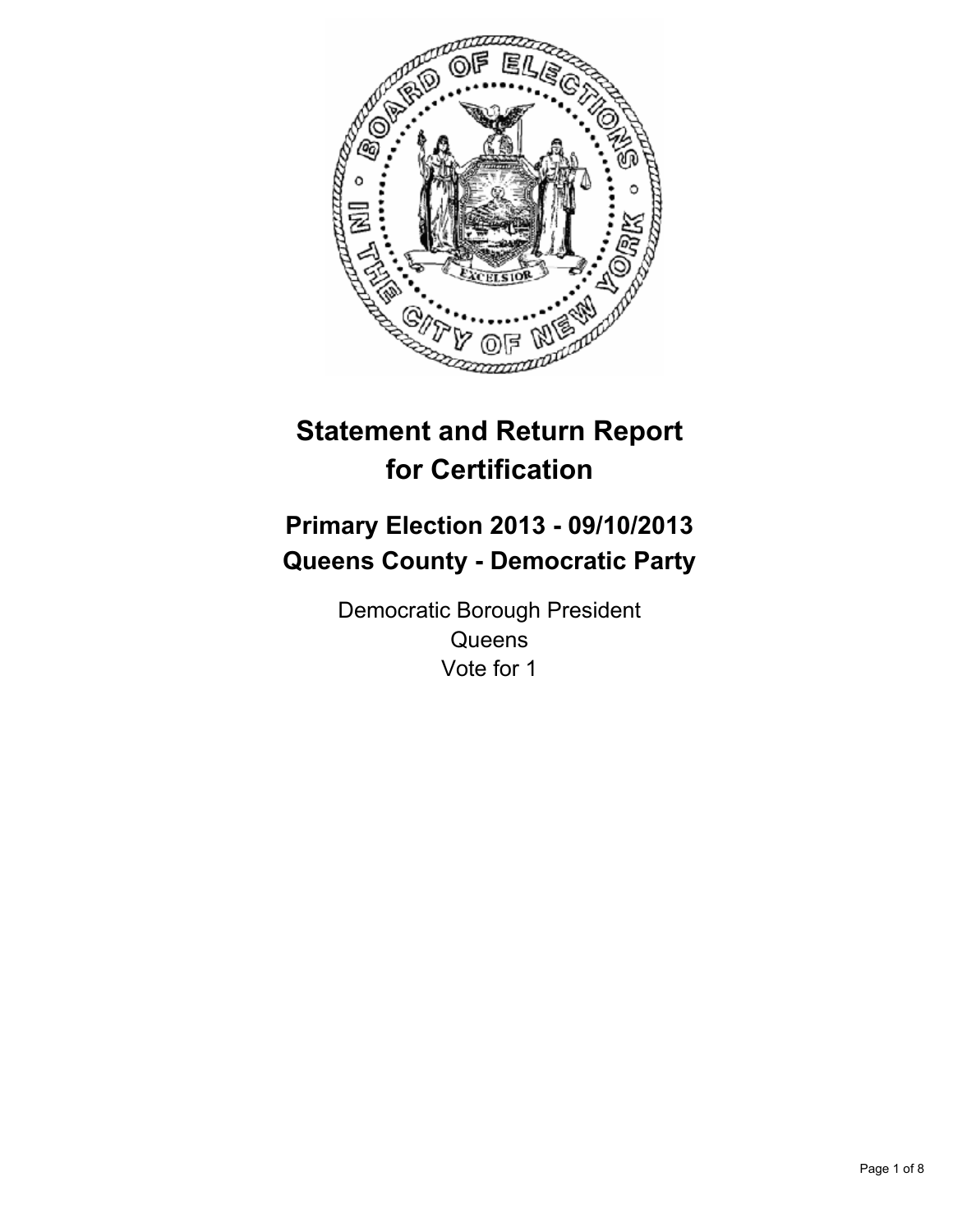

| <b>Total Votes</b>   | 7,075    |
|----------------------|----------|
| PETER F. VALLONE JR. | 2,788    |
| <b>MELINDA KATZ</b>  | 3,120    |
| EVERLY D. BROWN      | 643      |
| <b>TONY AVELLA</b>   | 524      |
| AFFIDAVIT            | 95       |
| SPECIAL PRESIDENTIAL | $\Omega$ |
| <b>FEDERAL</b>       | 0        |
| ABSENTEE/MILITARY    | 444      |
| <b>EMERGENCY</b>     | 56       |

#### **Assembly District 24**

| <b>EMERGENCY</b>               | 25    |
|--------------------------------|-------|
| ABSENTEE/MILITARY              | 266   |
| <b>FEDERAL</b>                 | 0     |
| SPECIAL PRESIDENTIAL           | 0     |
| <b>AFFIDAVIT</b>               | 80    |
| <b>TONY AVELLA</b>             | 809   |
| EVERLY D. BROWN                | 720   |
| <b>MELINDA KATZ</b>            | 2,890 |
| PETER F. VALLONE JR.           | 1,831 |
| THOMAS J HILGARDNER (WRITE-IN) |       |
| <b>Total Votes</b>             | 6,251 |

#### **Assembly District 25**

| <b>EMERGENCY</b>     | 83    |
|----------------------|-------|
| ABSENTEE/MILITARY    | 224   |
| <b>FEDERAL</b>       | 0     |
| SPECIAL PRESIDENTIAL | 0     |
| AFFIDAVIT            | 59    |
| <b>TONY AVELLA</b>   | 761   |
| EVERLY D. BROWN      | 492   |
| <b>MELINDA KATZ</b>  | 2,641 |
| PETER F. VALLONE JR. | 1,923 |
| <b>Total Votes</b>   | 5.817 |

| <b>EMERGENCY</b>        | 43    |
|-------------------------|-------|
| ABSENTEE/MILITARY       | 392   |
| <b>FEDERAL</b>          | 0     |
| SPECIAL PRESIDENTIAL    | 0     |
| <b>AFFIDAVIT</b>        | 46    |
| <b>TONY AVELLA</b>      | 2,083 |
| EVERLY D. BROWN         | 355   |
| <b>MELINDA KATZ</b>     | 3,294 |
| PETER F. VALLONE JR.    | 2,720 |
| DONALD MANES (WRITE-IN) | 2     |
| <b>Total Votes</b>      | 8,454 |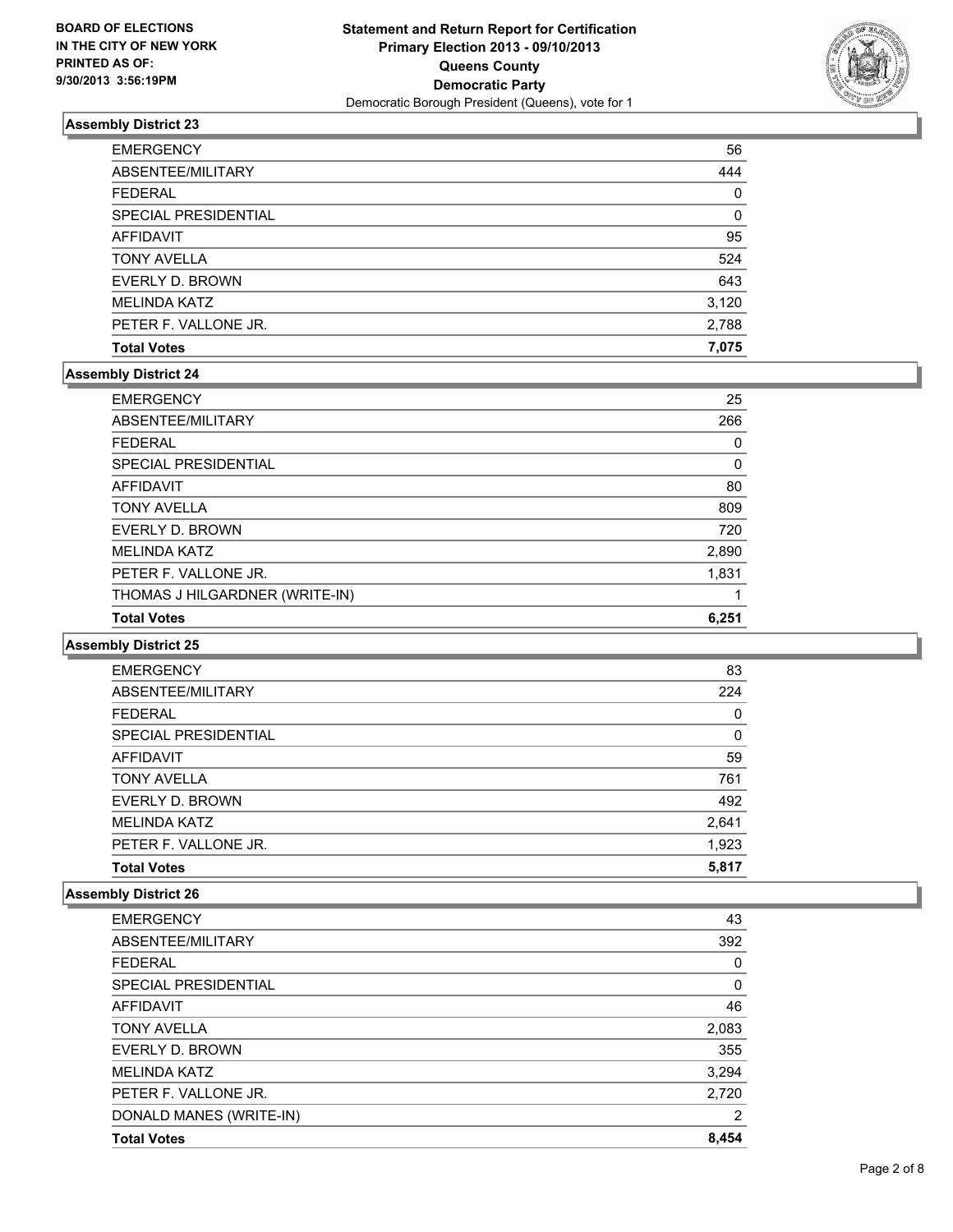

| <b>EMERGENCY</b>     | 190      |
|----------------------|----------|
| ABSENTEE/MILITARY    | 349      |
| <b>FEDERAL</b>       | $\Omega$ |
| SPECIAL PRESIDENTIAL | $\Omega$ |
| AFFIDAVIT            | 71       |
| <b>TONY AVELLA</b>   | 653      |
| EVERLY D. BROWN      | 520      |
| <b>MELINDA KATZ</b>  | 3,592    |
| PETER F. VALLONE JR. | 2,092    |
| <b>Total Votes</b>   | 6,857    |

#### **Assembly District 28**

| <b>EMERGENCY</b>          | 84    |
|---------------------------|-------|
| ABSENTEE/MILITARY         | 408   |
| <b>FEDERAL</b>            | 0     |
| SPECIAL PRESIDENTIAL      | 0     |
| <b>AFFIDAVIT</b>          | 55    |
| <b>TONY AVELLA</b>        | 366   |
| EVERLY D. BROWN           | 432   |
| <b>MELINDA KATZ</b>       | 5,021 |
| PETER F. VALLONE JR.      | 1,881 |
| ROXANNE MARTIN (WRITE-IN) |       |
| <b>Total Votes</b>        | 7,701 |

| <b>EMERGENCY</b>           | 57     |
|----------------------------|--------|
| ABSENTEE/MILITARY          | 362    |
| <b>FEDERAL</b>             | 0      |
| SPECIAL PRESIDENTIAL       | 0      |
| <b>AFFIDAVIT</b>           | 141    |
| <b>TONY AVELLA</b>         | 706    |
| EVERLY D. BROWN            | 2,411  |
| <b>MELINDA KATZ</b>        | 4,541  |
| PETER F. VALLONE JR.       | 2,711  |
| JACQUES LEANDRE (WRITE-IN) |        |
| JOHN W. CRONIN (WRITE-IN)  |        |
| <b>Total Votes</b>         | 10,371 |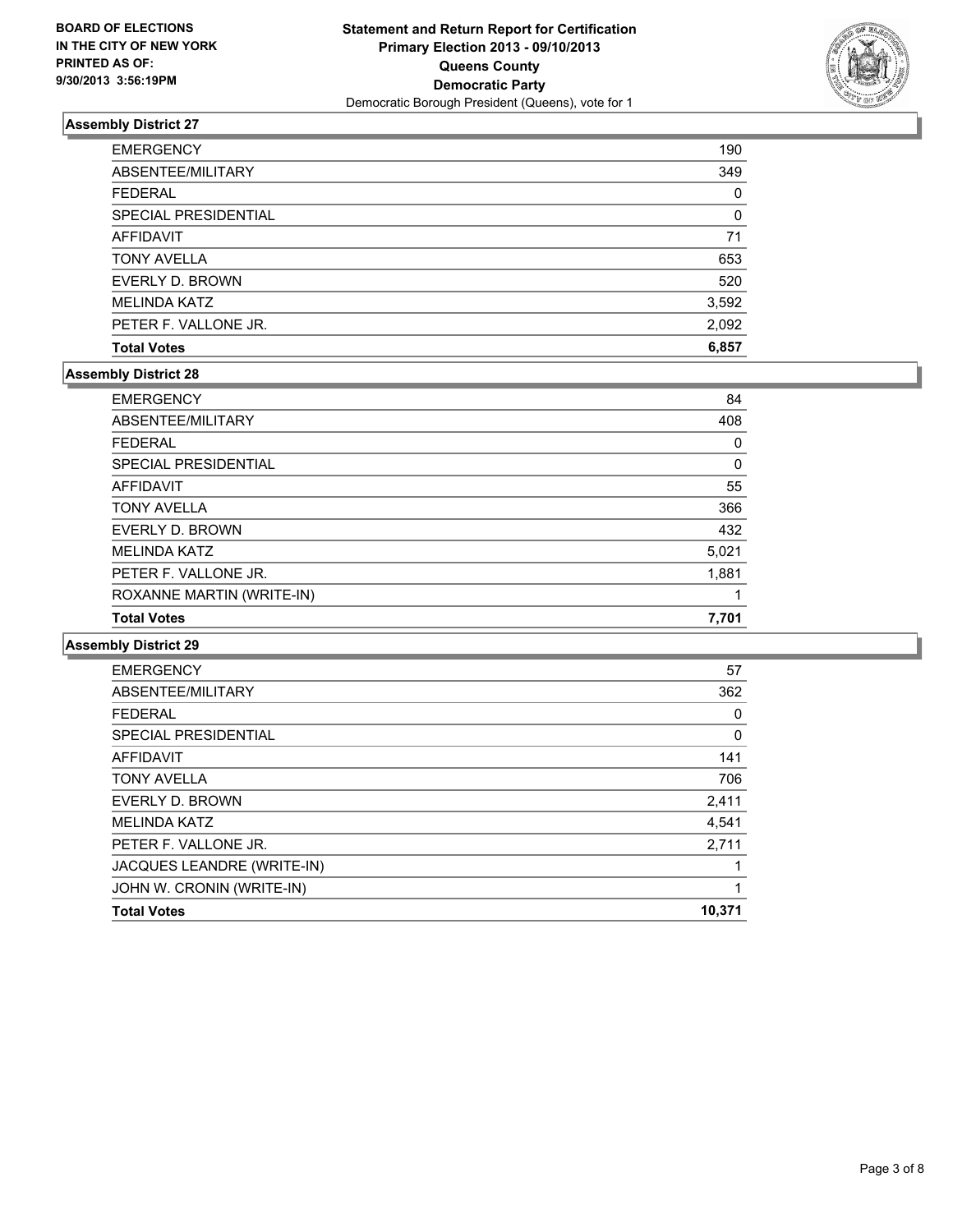

| <b>EMERGENCY</b>                   | 67    |
|------------------------------------|-------|
| ABSENTEE/MILITARY                  | 238   |
| <b>FEDERAL</b>                     | 0     |
| SPECIAL PRESIDENTIAL               | 0     |
| AFFIDAVIT                          | 76    |
| <b>TONY AVELLA</b>                 | 412   |
| EVERLY D. BROWN                    | 352   |
| <b>MELINDA KATZ</b>                | 2,184 |
| PETER F. VALLONE JR.               | 2,491 |
| UNATTRIBUTABLE WRITE-IN (WRITE-IN) |       |
| <b>Total Votes</b>                 | 5,440 |

#### **Assembly District 31**

| <b>EMERGENCY</b>            | 82       |
|-----------------------------|----------|
| ABSENTEE/MILITARY           | 193      |
| <b>FEDERAL</b>              | $\Omega$ |
| <b>SPECIAL PRESIDENTIAL</b> | $\Omega$ |
| <b>AFFIDAVIT</b>            | 92       |
| <b>TONY AVELLA</b>          | 353      |
| EVERLY D. BROWN             | 1,350    |
| <b>MELINDA KATZ</b>         | 2,467    |
| PETER F. VALLONE JR.        | 1,770    |
| <b>Total Votes</b>          | 5.940    |

| <b>EMERGENCY</b>       | 182      |
|------------------------|----------|
| ABSENTEE/MILITARY      | 224      |
| <b>FEDERAL</b>         | 0        |
| SPECIAL PRESIDENTIAL   | $\Omega$ |
| <b>AFFIDAVIT</b>       | 134      |
| <b>TONY AVELLA</b>     | 544      |
| EVERLY D. BROWN        | 2,260    |
| <b>MELINDA KATZ</b>    | 4,191    |
| PETER F. VALLONE JR.   | 2,420    |
| JANET TYLER (WRITE-IN) | 1        |
| <b>Total Votes</b>     | 9,416    |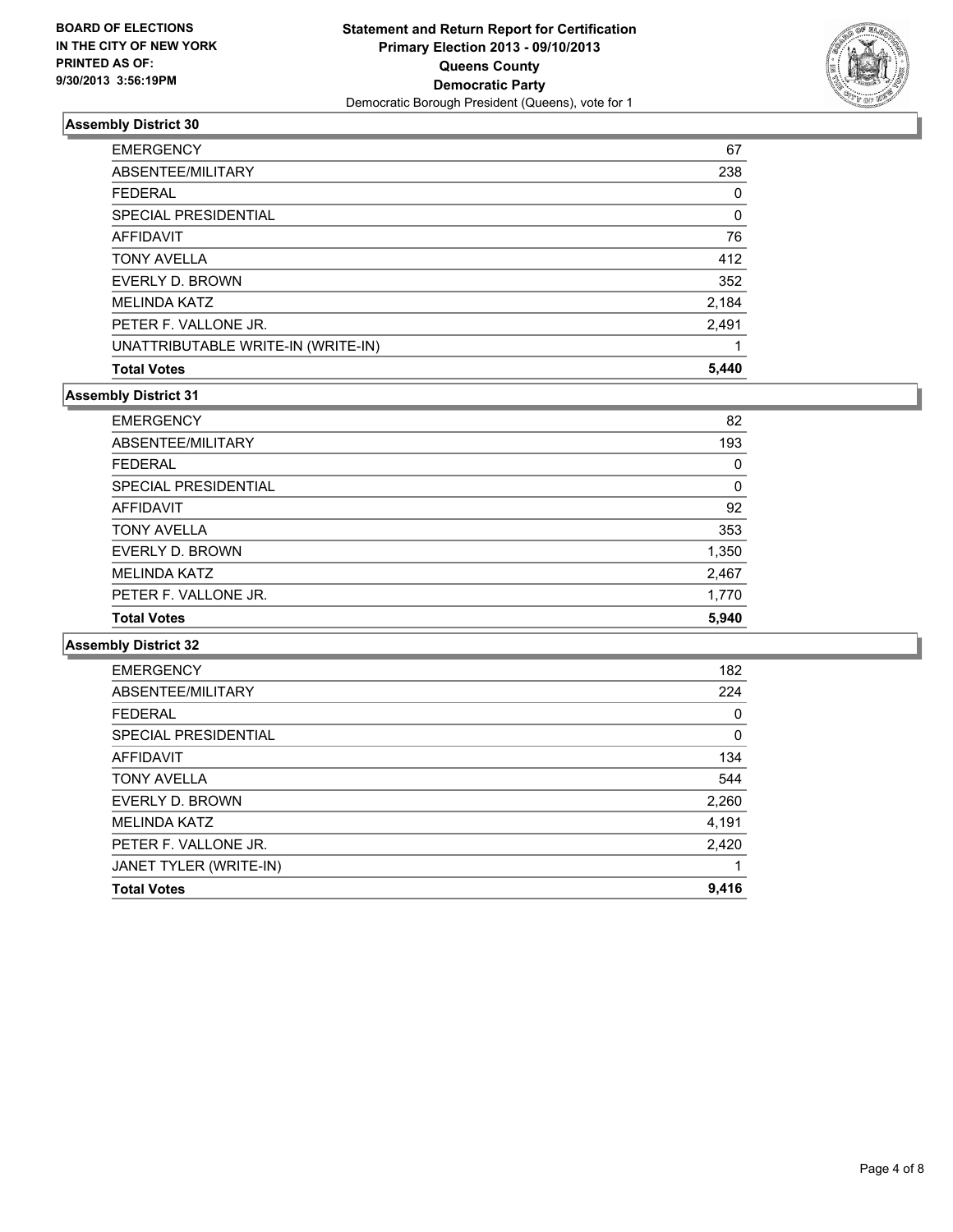

| AFFIDAVIT<br><b>TONY AVELLA</b> | 86<br>889 |
|---------------------------------|-----------|
| EVERLY D. BROWN                 | 1,776     |
| <b>MELINDA KATZ</b>             | 3,947     |
| PETER F. VALLONE JR.            | 3,052     |
| LEROY COMRIE (WRITE-IN)         | 3         |
| PRISCILLA CLAYTON (WRITE-IN)    | 1         |
| <b>Total Votes</b>              | 9,668     |

**Assembly District 34**

| <b>EMERGENCY</b>                   | 78             |
|------------------------------------|----------------|
| ABSENTEE/MILITARY                  | 153            |
| <b>FEDERAL</b>                     | 0              |
| SPECIAL PRESIDENTIAL               | 0              |
| <b>AFFIDAVIT</b>                   | 69             |
| <b>TONY AVELLA</b>                 | 337            |
| EVERLY D. BROWN                    | 492            |
| <b>MELINDA KATZ</b>                | 2,247          |
| PETER F. VALLONE JR.               | 1,593          |
| UNATTRIBUTABLE WRITE-IN (WRITE-IN) | $\overline{2}$ |
| <b>Total Votes</b>                 | 4.671          |

| 225   |
|-------|
| 0     |
| 0     |
| 56    |
| 320   |
| 578   |
| 2,401 |
| 1,365 |
|       |
| 4,665 |
|       |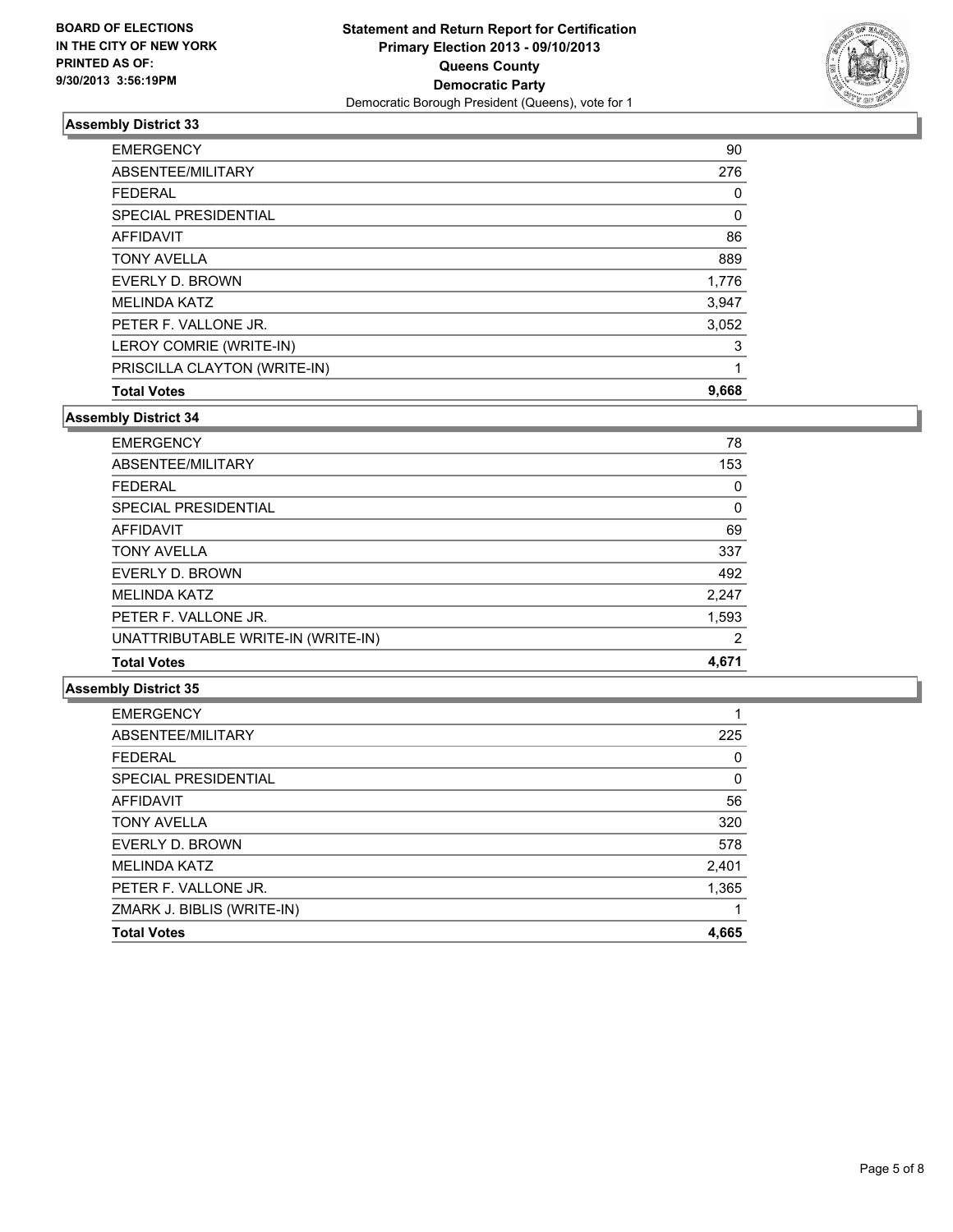

| <b>EMERGENCY</b>         | 4     |
|--------------------------|-------|
| ABSENTEE/MILITARY        | 183   |
| <b>FEDERAL</b>           | 0     |
| SPECIAL PRESIDENTIAL     | 0     |
| AFFIDAVIT                | 130   |
| <b>TONY AVELLA</b>       | 342   |
| EVERLY D. BROWN          | 225   |
| <b>MELINDA KATZ</b>      | 2,321 |
| PETER F. VALLONE JR.     | 4,418 |
| HULBERT JAMES (WRITE-IN) |       |
| <b>Total Votes</b>       | 7,307 |

#### **Assembly District 37**

| <b>Total Votes</b>          | 6.027 |
|-----------------------------|-------|
| PETER F. VALLONE JR.        | 2,261 |
| <b>MELINDA KATZ</b>         | 2,794 |
| EVERLY D. BROWN             | 547   |
| <b>TONY AVELLA</b>          | 425   |
| <b>AFFIDAVIT</b>            | 141   |
| <b>SPECIAL PRESIDENTIAL</b> | 0     |
| <b>FEDERAL</b>              | 0     |
| ABSENTEE/MILITARY           | 149   |
| <b>EMERGENCY</b>            | 87    |

| <b>EMERGENCY</b>               | 34       |
|--------------------------------|----------|
| ABSENTEE/MILITARY              | 73       |
| <b>FEDERAL</b>                 | 0        |
| SPECIAL PRESIDENTIAL           | $\Omega$ |
| AFFIDAVIT                      | 54       |
| <b>TONY AVELLA</b>             | 334      |
| EVERLY D. BROWN                | 340      |
| <b>MELINDA KATZ</b>            | 1,347    |
| PETER F. VALLONE JR.           | 1,338    |
| <b>CURTIS SLIWA (WRITE-IN)</b> |          |
| <b>Total Votes</b>             | 3,360    |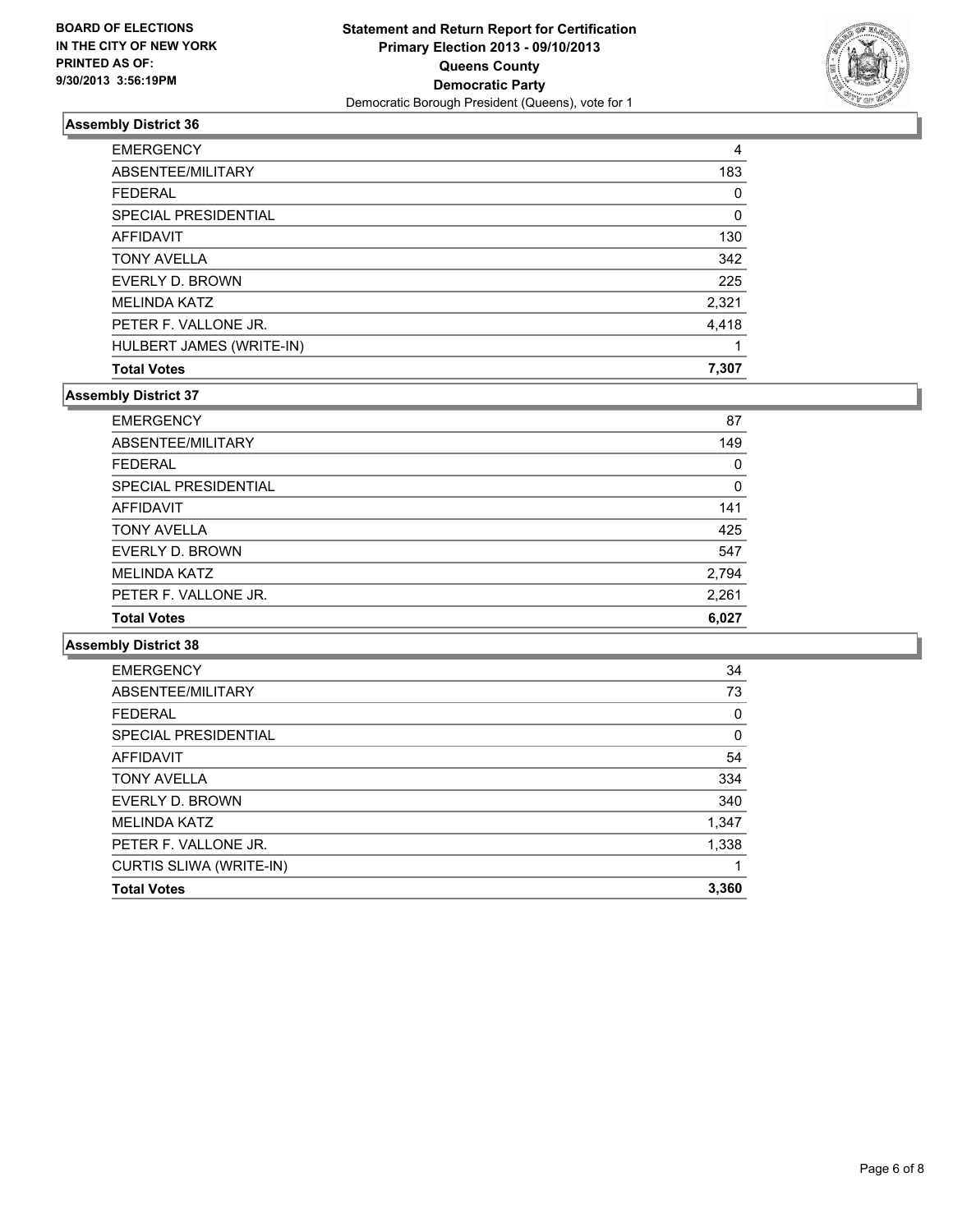

| <b>EMERGENCY</b>                   |          |
|------------------------------------|----------|
| ABSENTEE/MILITARY                  | 101      |
| <b>FEDERAL</b>                     | 0        |
| SPECIAL PRESIDENTIAL               | $\Omega$ |
| AFFIDAVIT                          | 71       |
| <b>TONY AVELLA</b>                 | 298      |
| EVERLY D. BROWN                    | 478      |
| <b>MELINDA KATZ</b>                | 1,551    |
| PETER F. VALLONE JR.               | 993      |
| UNATTRIBUTABLE WRITE-IN (WRITE-IN) |          |
| <b>Total Votes</b>                 | 3,321    |

| <b>EMERGENCY</b>     | 24    |
|----------------------|-------|
| ABSENTEE/MILITARY    | 234   |
| <b>FEDERAL</b>       | 0     |
| SPECIAL PRESIDENTIAL | 0     |
| <b>AFFIDAVIT</b>     | 50    |
| <b>TONY AVELLA</b>   | 702   |
| EVERLY D. BROWN      | 357   |
| <b>MELINDA KATZ</b>  | 1,910 |
| PETER F. VALLONE JR. | 1,759 |
| <b>Total Votes</b>   | 4.728 |